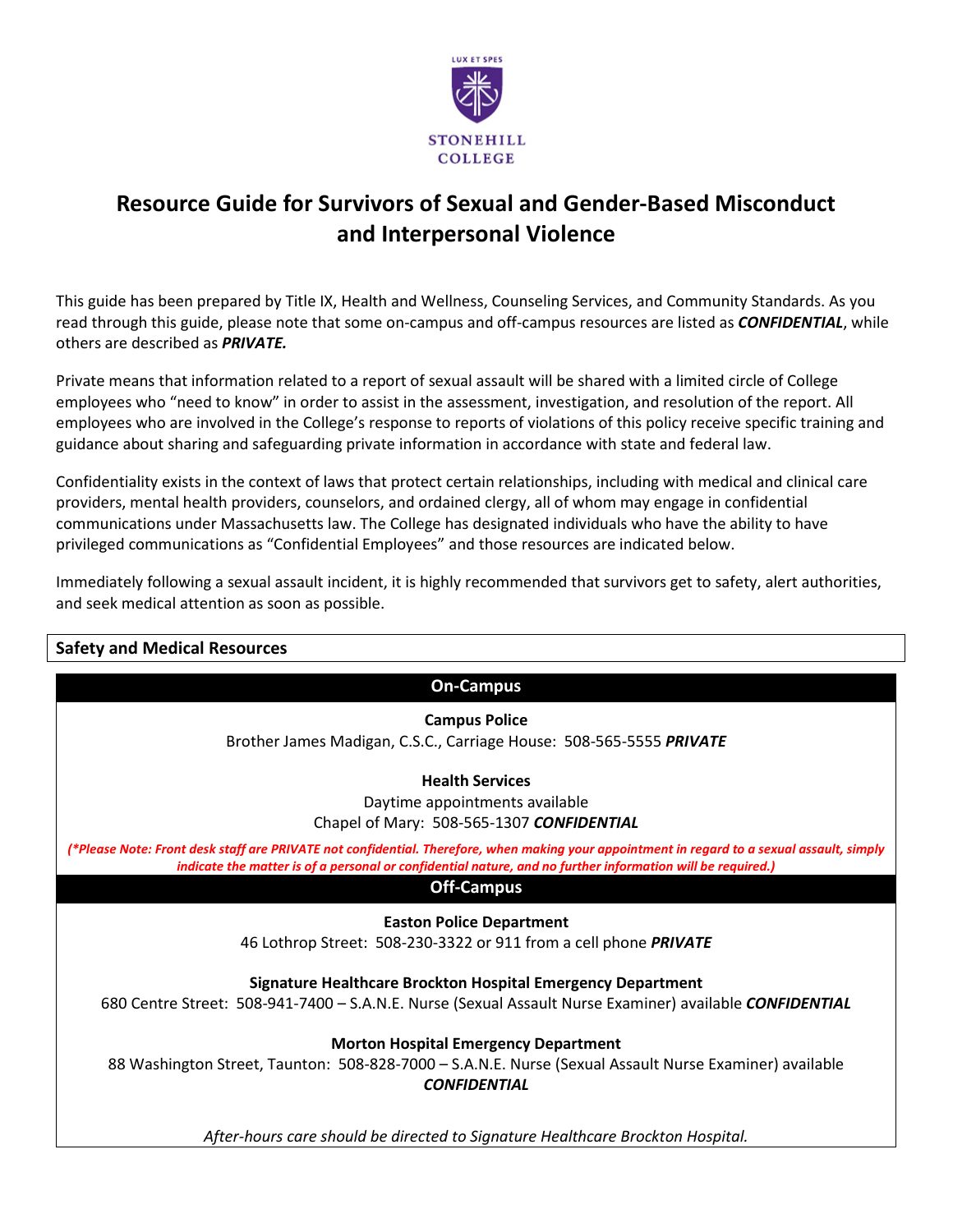# **Options for Reporting**

- 1. **Report to the College**
- 2. **Report to Easton Police Department**
- 3. **Report to both the College and the Easton Police Department**
- 4. **Make an Anonymous Report:** Students who wish to anonymously inform the College of gender-based misconduct may file an incident report online through the College's Sexual Assault and Title IX Resources web page. The information provided to the College in this manner will only be used for Clery Act data collection and will be kept confidential. While the College will investigate anonymous reports in accordance with federal law, anonymous reports may significantly limit the College's ability to conduct an effective investigation.
- 5. **Take No Action**: Students have the right not to file a report, yet they are highly encouraged to seek medical attention and counseling. Students who wish to report at a later date may do so by utilizing any of the options above. However, please note that a delay in reporting could inhibit the College from stopping harassment/discrimination, remedying its effects, and preventing recurrence as well as potentially weakening evidence that could be useful in determining whether prohibited conduct occurred.

# **On-Campus**

**Campus Police** Brother James Madigan, C.S.C., Carriage House: 508-565-5555 *PRIVATE*

### **Title IX Coordinator & Deputies**

Lily Krentzman – Assistant VP of Human Resources Title IX Coordinator Merkert-Tracy Hall 145: 508-565-1106 *PRIVATE* [lkrentzman@stonehill.edu](mailto:lkrentzman@stonehill.edu)

Ali Hicks – Director of Community Standards/ Title IX Deputy Duffy 142: 508-565-1323 *PRIVATE* [ahicks@stonehill.edu](mailto:ahicks@stonehill.edu)

Cindy MacDonald – Senior Associate Director of Athletics/Title IX Deputy Sports Complex : 508-565-1384 *PRIVATE* [cmacdonald@stonehill.edu](mailto:cmacdonald@stonehill.edu)

**Residence Life** Residence Director (RD) or Resident Assistant (RA) Duffy 145: 508-565-1290 *PRIVATE*

**Student Affairs Office** VP for Student Affairs and/or Dean of Students Duffy 146: 508-565-1363 *PRIVATE*

**Health and Wellness Office** Roche Dining Commons 101: 508-565-1544 *PRIVATE*

**Online Sexual Assault Incident Report Form\*** Located on Stonehill's Sexual Assault and Title IX website

*\*Please indicate "unknown" where applicable on this form if you wish to remain anonymous.*

# **Off-Campus**

**Easton Police Department** 46 Lothrop Street: 508-230-3322 or 911 from a cell phone *PRIVATE* If you would like assistance in contacting the Easton Police, the Stonehill Campus Police can assist.

**Local Police** or **District Attorney** if event occurs in a town or city other than Easton *PRIVATE*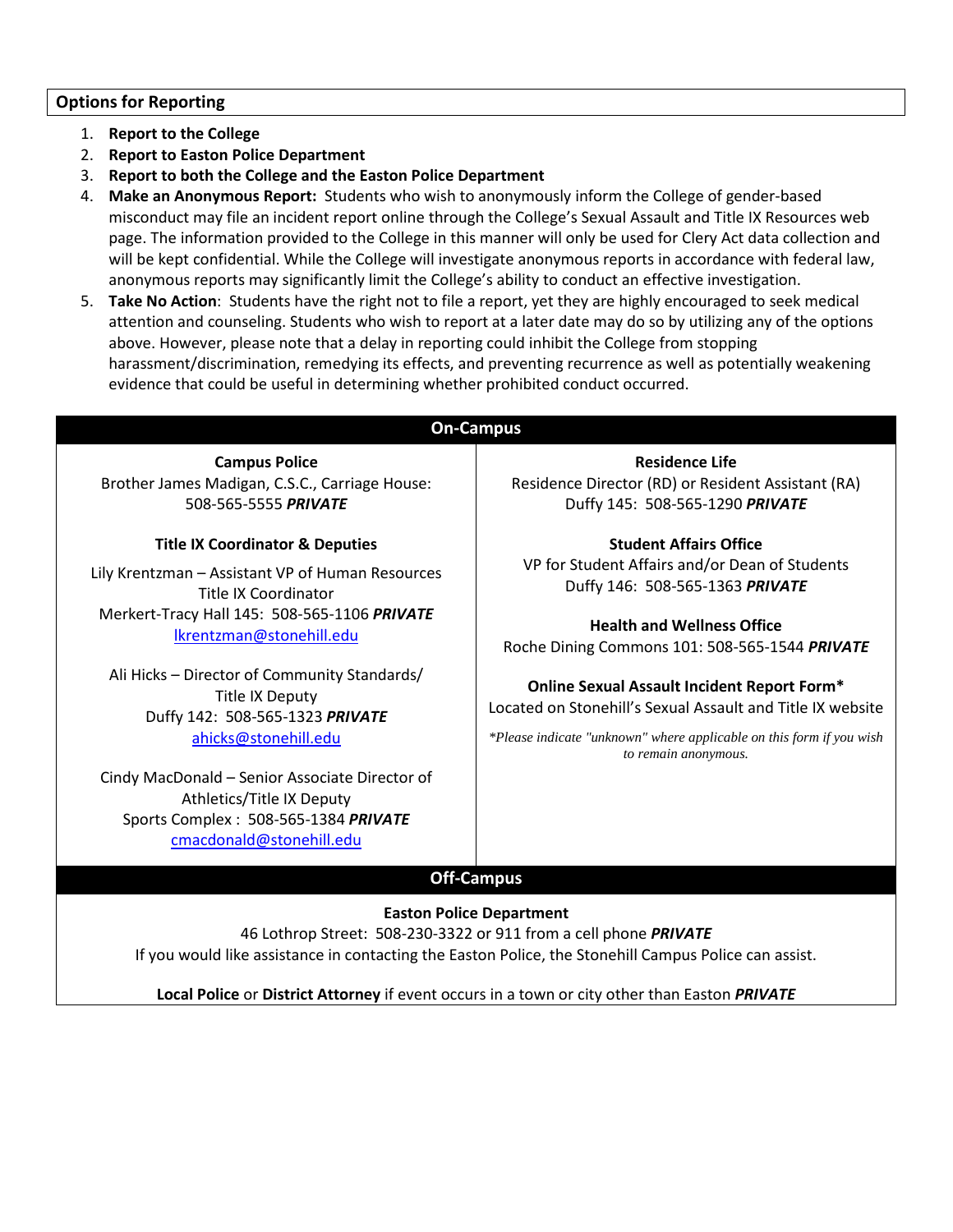**Resources for Counseling and Emotional Support**

### **On-Campus**

### **Counseling Services**

Daytime appointments available.

Stress that you would like to access an "urgent" appointment. Chapel of Mary:508-565-1331 (Option 1) *CONFIDENTIAL* 24/7 Crisis Hotline: 508-565-1331 (Option 2) *CONFIDENTIAL*

*(\*Please Note: Front desk staff are PRIVATE not confidential. Therefore, when making your appointment in regard to a sexual assault, simply indicate the matter is of a personal or confidential nature, and no further information will be required.)*

### **Off-Campus**

### **A New Day**

Counseling, Support Groups, and a 24-hour hotline An A New Day counselor will go to the hospital with you for support 950 West Chestnut Street, Brockton: 508-588-8255 *CONFIDENTIAL*

**RAINN (Rape, Abuse, and Incest National Network)**

Information, Resources, and a 24-hour hotline 800-656-HOPE – rainn.org *CONFIDENTIAL*

### **Fenway Health's Violence Recovery Program**

Counseling, support groups, advocacy, and referral services for LGBT community 617-927-6250 *CONFIDENTIAL*

**Legal Resources**

# **Off-Campus**

### **Victim Rights Law Center**

115 Broad Street, Boston: 617-399-6720 x19 *CONFIDENTIAL*

**A New Day**

950 West Chestnut Street, Brockton: 508-588-8255 *CONFIDENTIAL*

**Financial Related Resources**

### **On-Campus**

**Student Financial Assistance**

Duffy 103: 508-565-1088 *PRIVATE*

# **Off-Campus**

**Victim Rights Law Center**

115 Broad Street, Boston: 617-399-6720 x19 *CONFIDENTIAL*

**Immigration/Visa Related Resources**

# **On-Campus**

**Office of International Programs**

Duffy131: 508-565-1645 *PRIVATE*